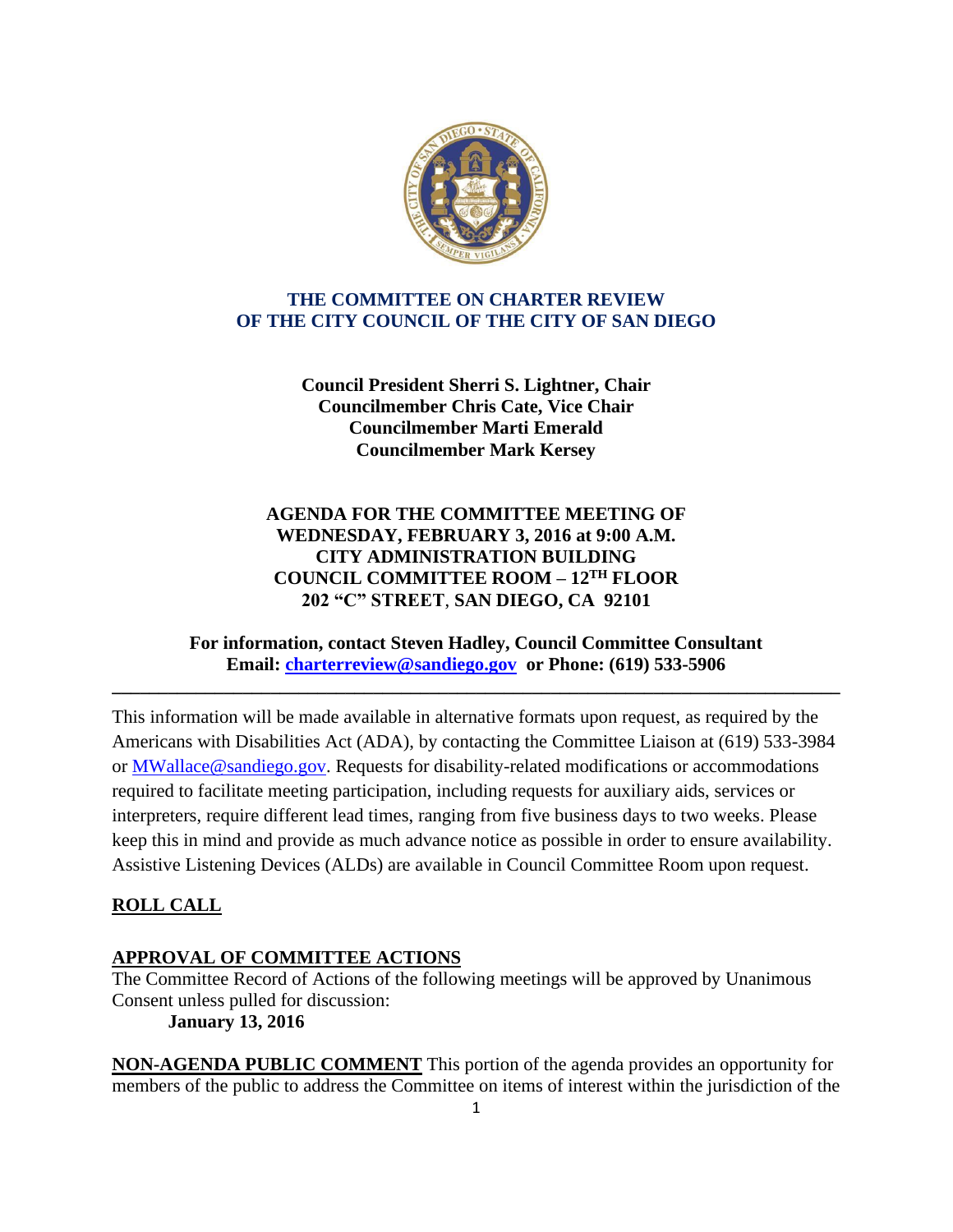Committee. (Comments relating to items on today's docket are to be taken at the time the item is heard.) Per Section 22.0101, Rule 2.6.2, of the San Diego Municipal Code, comments are limited to two (2) minutes and are non-debatable. To exercise this right, members of the public must submit a Public Comment Request form prior to the meeting. At the conclusion of the comment, the Committee Chair has the discretion to determine appropriate disposition of the matter. Pursuant to open meeting laws, no discussion or action, other than a referral, shall be taken by the Committee on any issue brought forth under Non-Agenda Public Comment.

#### **COMMITTEE MEMBERS, MAYOR, INDEPENDENT BUDGET ANALYST, CITY ATTORNEY, CITY CLERK, DIRECTOR OF LEGISLATIVE AFFAIRS COMMENT**

#### **REQUESTS FOR CONTINUANCE**

#### **DISCUSSION AGENDA :**

.

Current Charter language considered or referenced in the following items can be found in the [CITY CHARTER.](http://www.sandiego.gov/city-clerk/officialdocs/legisdocs/charter.shtml)

- ITEM 1: Consideration of proposals regarding section 23 Initiative, Referendum and Recall, and section 108 – Forfeiture of Office for Fraud provisions and related Charter sections.
	- A) Consideration of options that would clarify what constitutes cause for removal and how to remove an elected official from office. *(City Attorney)*
	- B) Consideration of a proposal to raise the 5% signature requirement for referendums to a higher percentage. *[\(Click here](http://docs.sandiego.gov/councilcomm_agendas_attach/2016/cr_160203_1b.pdf) to read the City Clerk's PowerPoint presentation)*
- ITEM 2: Consideration of proposed changes to the following Article  $V -$  Executive and Administrative Service provisions and related Charter sections.
	- A) § 26.1 Public Services Required Consideration of recommended language listing broad category, timeless and essential city services. *(Mayor's Office)*
	- B)  $§$  32.1 Responsibility of Managers and Officers Consideration of recommended language for the section including a legal analysis of subpoena power for the Council in the Charter or Municipal Code and the relationship between this section and other provisions addressing the strong mayor form of government and other related issues. *(Committee Chair)*
	- C) § 43 Advisory Boards and Committees Consideration of a comprehensive review of Brown Act compliance, conflict